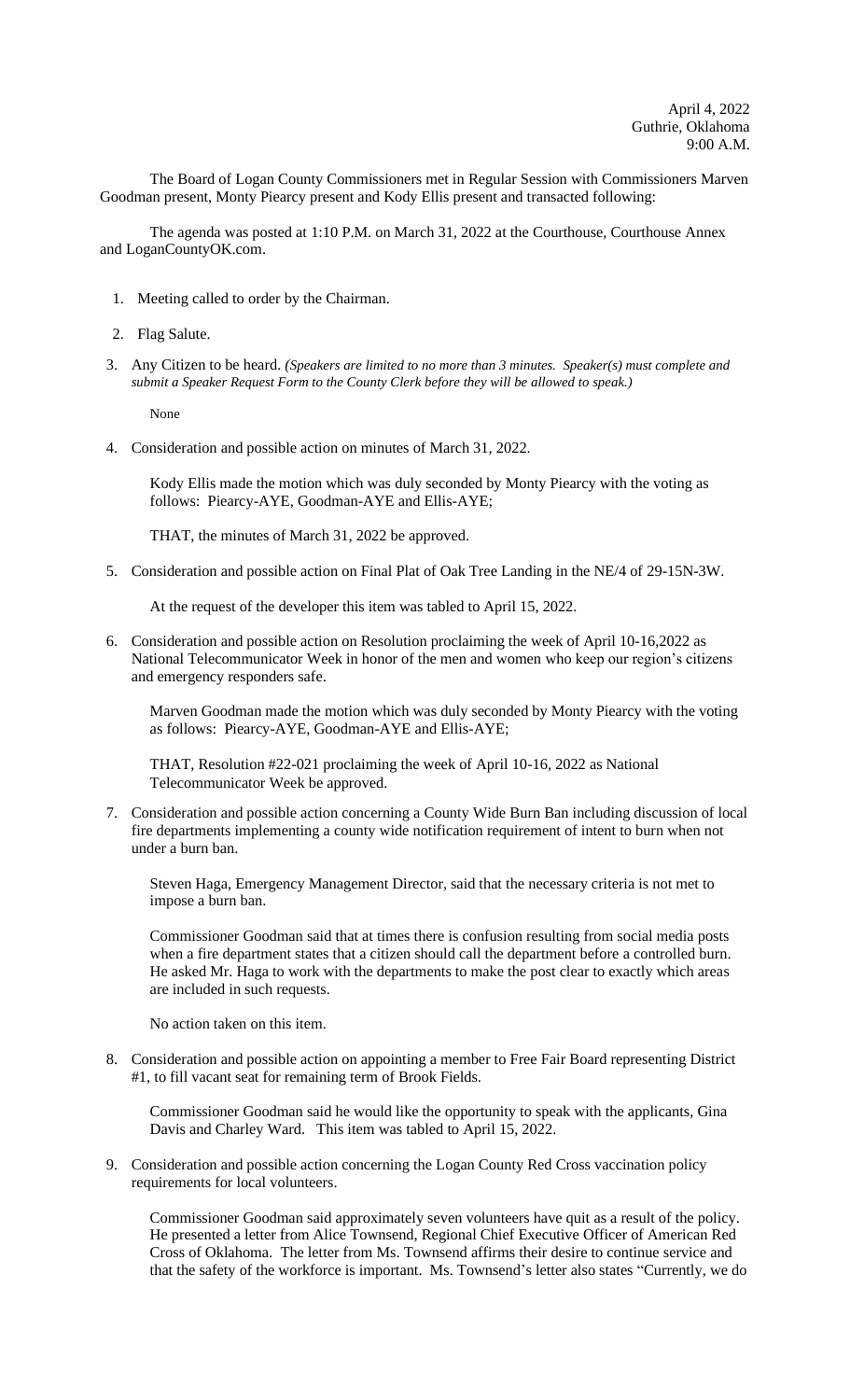not require volunteers to be vaccinated for in-person activities, but all unvaccinated volunteers must wear a mask while volunteering in person.

Commissioner Goodman said that this policy seems to be discriminatory if those vaccinated aren't required to wear a mask as even those can at time transmit disease.

Commissioner Goodman said discussion had been previously held regarding a resolution to the Attorney General asking for suit to be brought against the Red Cross because their policy is negatively impacting Logan County by the loss of volunteers.

Steven Haga said that he became aware of the lack of volunteers when he called for their response during response. He was told there were no volunteers in Logan County with a purchase card who card get supplies for fire fighters. He said he was told the closest volunteers were in Stillwater.

Commissioner Goodman said the county health department said they would attempt to get volunteers who would provide the service.

Commissioner Piearcy suggested a letter be drafted to the Red Cross expressing the concerns of the Board. Commissioner Goodman said he would draft the letter and bring it to the Board at the next meeting.

This item was tabled to April 15, 2022.

10. Consideration and possible action on Resolution Appointing Requisitioning Officers for various accounts.

None

11. Consideration and possible action on Resolution Appointing Receiving Officers for various accounts.

None

12. Consideration and possible action on the Consent Agenda:

Monty Piearcy made the motion which was duly seconded by Kody Ellis with the voting as follows: Ellis-AYE, Goodman-AYE and Piearcy-AYE;

THAT, the Consent Agenda be approved.

Transfer of Appropriations within various accounts None

Transfer of Appropriations from previous years to FY 21-22 None

Cash Fund Appropriations within Various Accounts (33-211-TR)

Approve Blanket Purchase Orders to Various Vendors for repairs, parts, equipment, services, supplies and miscellaneous items. None

13. Comments, announcements, questions by the Board of County Commissioners or other county officers and department heads.

None

14. Consideration and possible action on Adjournment.

Monty Piearcy made the motion which was duly seconded by Kody Ellis with the voting as follows: Piearcy-AYE, Goodman-AYE and Ellis-AYE;